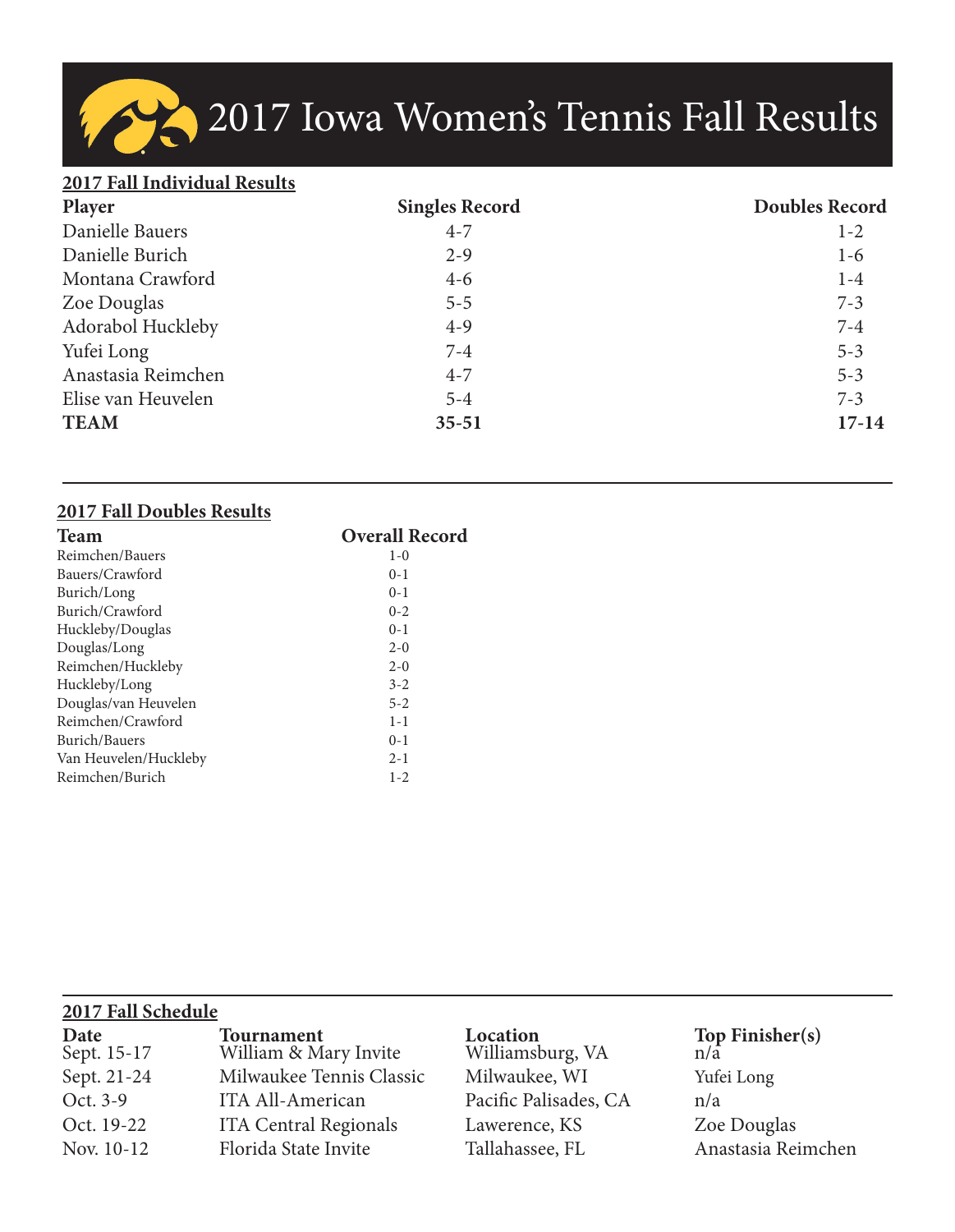



## Danielle Bauers

**Freshman Alpharetta, Georgia Alpharetta High School**

|     | Singles                          |                 |                   |         |
|-----|----------------------------------|-----------------|-------------------|---------|
|     |                                  | <b>Opponent</b> |                   |         |
| W/L | <b>Opponent</b> (School)         | <b>ITA Rank</b> | <b>Score</b>      | Record  |
| L   | Wuenscher (William & Mary)       |                 | $6-3, 7-6(2)$     | $0-1$   |
| L   | McLelland (Old Dominion)         |                 | $7-5, 6-4$        | $0 - 2$ |
| L   | McCann (Dartmouth)               |                 | $6-4, 6-1$        | $0 - 3$ |
| L   | Costamagna (Kansas State)        |                 | $6-4, 6-2$        | $0 - 4$ |
| W   | Darter (MSU)                     |                 | $6-0, 7-5, 12-10$ | $1 - 4$ |
| L   | McKenzie (SLU)                   |                 | $7-5, 6-1$        | $1-5$   |
| L   | Emme (Minnesota)                 |                 | $6-1, 6-4$        | $1-6$   |
| W   | Hart (Minnesota)                 |                 | $2-6, 6-4, 10-7$  | $2 - 6$ |
| W   | Matea Mihaljevic (Troy)          |                 | $6-2, 6-7, 7-5$   | $3 - 6$ |
| W   | Silvia Bordes (Central Florida)  |                 | $7-5, 6-2$        | $4-6$   |
| L   | Gabby Castandena (Florida State) |                 | $6-1, 6-1$        | $4 - 7$ |
|     |                                  |                 |                   |         |

| Event (Date)                             | Partner  | W/L | <b>Opponent</b> (School)<br>ITA Rank | <i>Score</i> |
|------------------------------------------|----------|-----|--------------------------------------|--------------|
| Record                                   |          |     |                                      |              |
| William & Mary Inivte 9/15/17 Reimchen W |          |     | Madson/Perry (William & Mary)        | $7-6(5)$     |
| William & Mary Invite 9/16/17            | Crawford |     | McLelland/Rajkovic (Old Dominion)    | $7-6(4)$     |
| ITA Central Regionals 10/19/17           | Burich   |     | Decker/Turco (Kansas State)          | $8 - 1$      |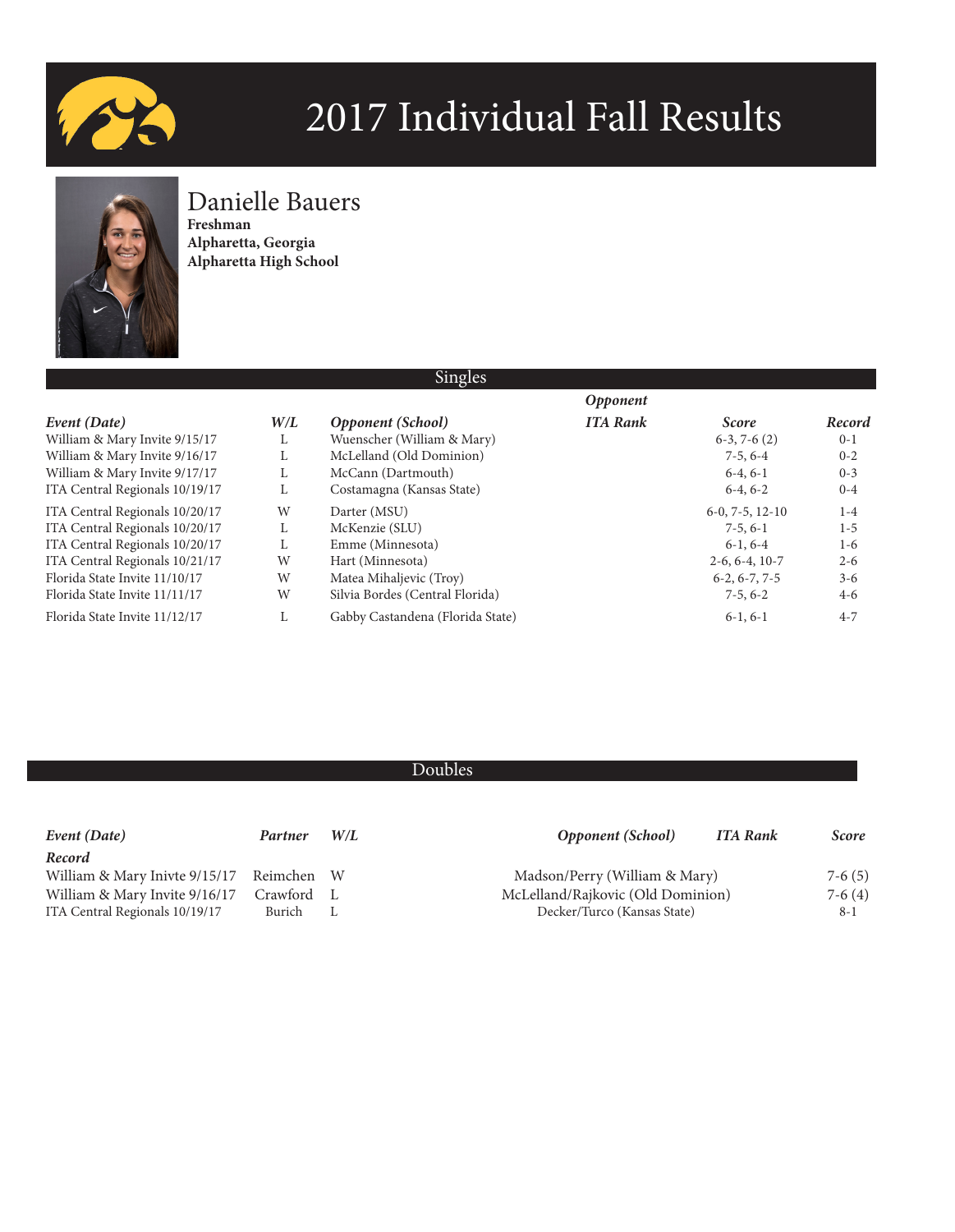



## Danielle Burich **Freshman**

**Bradenton, Florida IMG Academy**

| <b>SHILLES</b>                   |     |                                     |                 |                    |         |  |  |
|----------------------------------|-----|-------------------------------------|-----------------|--------------------|---------|--|--|
|                                  |     |                                     | <b>Opponent</b> |                    |         |  |  |
| Event (Date)                     | W/L | Opponent (School)                   | <b>ITA Rank</b> | <b>Score</b>       | Record  |  |  |
| William & Mary Inivte 9/15/17    |     | Goodman (William & Mary)            |                 | $6-3, 6-3$         | $0 - 1$ |  |  |
| William & Mary Invite 9/17/17    | W   | Guan (Dartmouth)                    |                 | $6-4, 6-3$         | $1 - 1$ |  |  |
| Milwaukee Tennis Classic 9/22/17 |     | Herder (Drake)                      |                 | $7-5, 0-6, 7-6(4)$ | $1 - 2$ |  |  |
| Milwaukee Tennis Classic 9/23/17 |     | Rompf (Wisconsin-Milwaukee)         |                 | $6-2, 6-4$         | $1 - 3$ |  |  |
| ITA Central Regionals 10/19/17   |     | Kreinis (Minnesota)                 |                 | $7-6, 6-4$         | $1 - 4$ |  |  |
| ITA Central Regionals 10/20/17   |     | Maletin (Bradley)                   |                 | $6-1, 2-6, 10-8$   | $1 - 5$ |  |  |
| ITA Central Regionals 10/21/17   |     | Hart (Minnesota)                    |                 | $6-2, 7-6, (7-3)$  | $1-6$   |  |  |
| ITA Central Regionals 10/22/17   | W   | Mancera (Minnesota)                 |                 | $6-3, 6-4$         | $2 - 6$ |  |  |
| Florida State Invite 11/10/17    |     | Ariana Rahmanparast (Florida State) |                 | $6-0, 6-0$         | $2 - 7$ |  |  |
| Florida State Invite 11/11/17    |     | Hannah Seizer (Troy)                |                 | $6-1, 7-6$         | $2 - 8$ |  |  |
| Florida State Invote 11/12/17    |     | Nicole Dzenga (South Florida)       |                 | $6-4, 6-3$         | $2 - 9$ |  |  |

 $\Omega$ :

| Event (Date)                     | Partner       | W/L | <b>Opponent</b> (School)                | <b>ITA Rank</b> | <b>Score</b> |
|----------------------------------|---------------|-----|-----------------------------------------|-----------------|--------------|
| Record                           |               |     |                                         |                 |              |
| William & Mary Invite 9/15/17    | Long          | L   | Goodman/Thaler (William & Mary)         |                 | $7 - 5$      |
| William & Mary Invite 9/17/17    | Crawford      |     | Hwang/Lyn (Dartmouth)                   |                 | $6 - 3$      |
| Milwaukee Tennis Classic 9/21/17 | Crawford      |     | Rompf/Castellano (Wisconsin-Milwaukee)  |                 | $8 - 4$      |
| ITA Central Regionals 10/19/17   | <b>Bauers</b> | L   | Decker/Turco (Kansas State)             |                 | $8 - 1$      |
| Florida State Invite 11/10/17    | Reimchen      |     | Kermet/Zirilli (Middle Tennessee State) |                 | $8-6$        |
| Florida State Invite 11/11/17    | Reimchen      | L   | Rompf/Pick (Wisconsin                   |                 | $8 - 7$      |
| Florida State Invite 11/11/17    | Reimchen      | W   | Ferrett/Kerman (Furman)                 |                 | $8 - 3$      |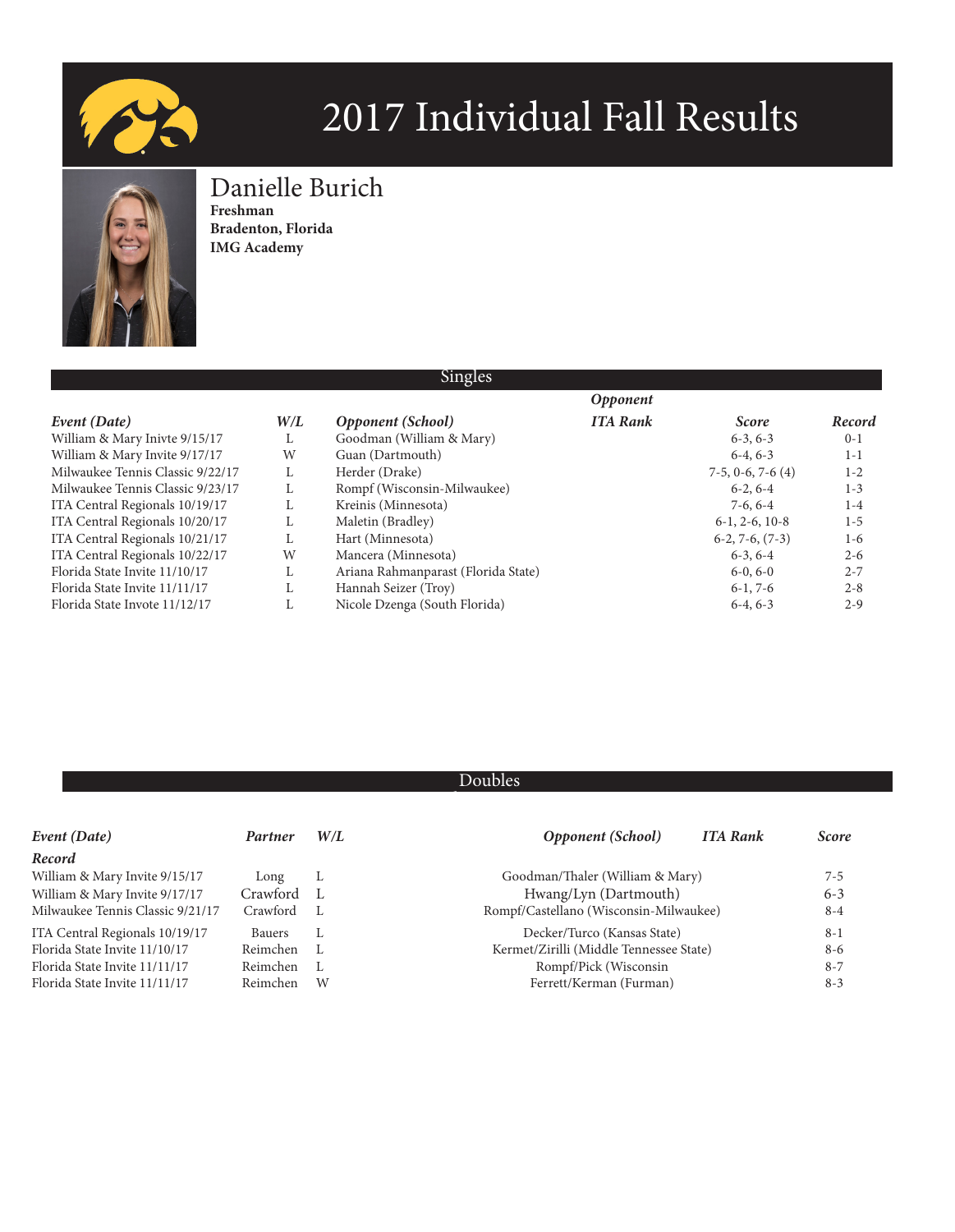



# Montana Crawford

**Senior Rockwood, Ontario John F Ross CVI**

|                                  |     | <b>Singles</b>               |                        |                     |         |
|----------------------------------|-----|------------------------------|------------------------|---------------------|---------|
|                                  |     |                              | <i><b>Opponent</b></i> |                     |         |
| Event (Date)                     | W/L | <b>Opponent</b> (School)     | <b>ITA Rank</b>        | <b>Score</b>        | Record  |
| William & Mary Invite 9/15/17    | L   | Cheng (William & Mary)       |                        | $6-1, 6-4$          | $0 - 1$ |
| William & Mary Invite 9/16/17    | W   | Rajkovic (Old Dominion)      |                        | $7-5, 6-4$          | $1 - 1$ |
| William & Mary Invite 9/17/17    |     | Hwang (Dartmouth)            |                        | $6-3, 6-3$          | $1 - 2$ |
| Milwaukee Tennis Classic 9/22/17 | L   | Jeanjean (Arkansas)          | 62                     | $6-0, 6-2$          | $1 - 3$ |
| Milwaukee Tennis Classic 9/22/17 | W   | Nelson (Wisconsin-Milwaukee) |                        | $6-1, 6-1$          | $2 - 3$ |
| Milwaukee Tennis Classic 9/23/17 | L   | Popovic (Marquette)          |                        | $6-1, 6-2$          | $2 - 4$ |
| ITA Central Regionals 10/19/17   | W   | Policare (Kansas)            |                        | $7-6, 4-6, 7-5$     | $3 - 4$ |
| ITA Central Regionals 10/20/17   | L   | Decker (Kansas State)        |                        | $6-0, 6-1$          | $3 - 5$ |
| ITA Central Regionals 10/21/17   | W   | Martorell (Kansas)           |                        | $6-4, 7-6, (7-3)$   | $4 - 5$ |
| ITA Central Regionals 10/22/17   |     | Kupkova (Tulsa)              |                        | $2-6, 7-6(7), 10-2$ | $4 - 6$ |
|                                  |     |                              |                        |                     |         |

| Event (Date)                              | Partner | W/L | <b>Opponent</b> (School)               | <b>ITA Rank</b> | <b>Score</b> |
|-------------------------------------------|---------|-----|----------------------------------------|-----------------|--------------|
| William & Mary Invite 9/16/17             | Bauers  |     | McLelland/Rajkovic (Old Dominion)      |                 | $7-6(4)$     |
| William & Mary Invite 9/17/17             | Burich  | L   | Hwang/Lyn (Dartmouth)                  |                 | $6 - 3$      |
| Milwaukee Tennis Classic 9/21/17 Burich   |         |     | Rompf/Castellano (Wisconsin-Milwaukee) |                 | $8 - 4$      |
| ITA Central Regionals 10/19/17 Reimchen W |         |     | Brandt/Wijesinghe (Bradley)            |                 | $8 - 4$      |
| ITA Central Regionals 10/20/17 Reimchen L |         |     | Laskutova/Matoula (Tulsa)              |                 | $8 - 2$      |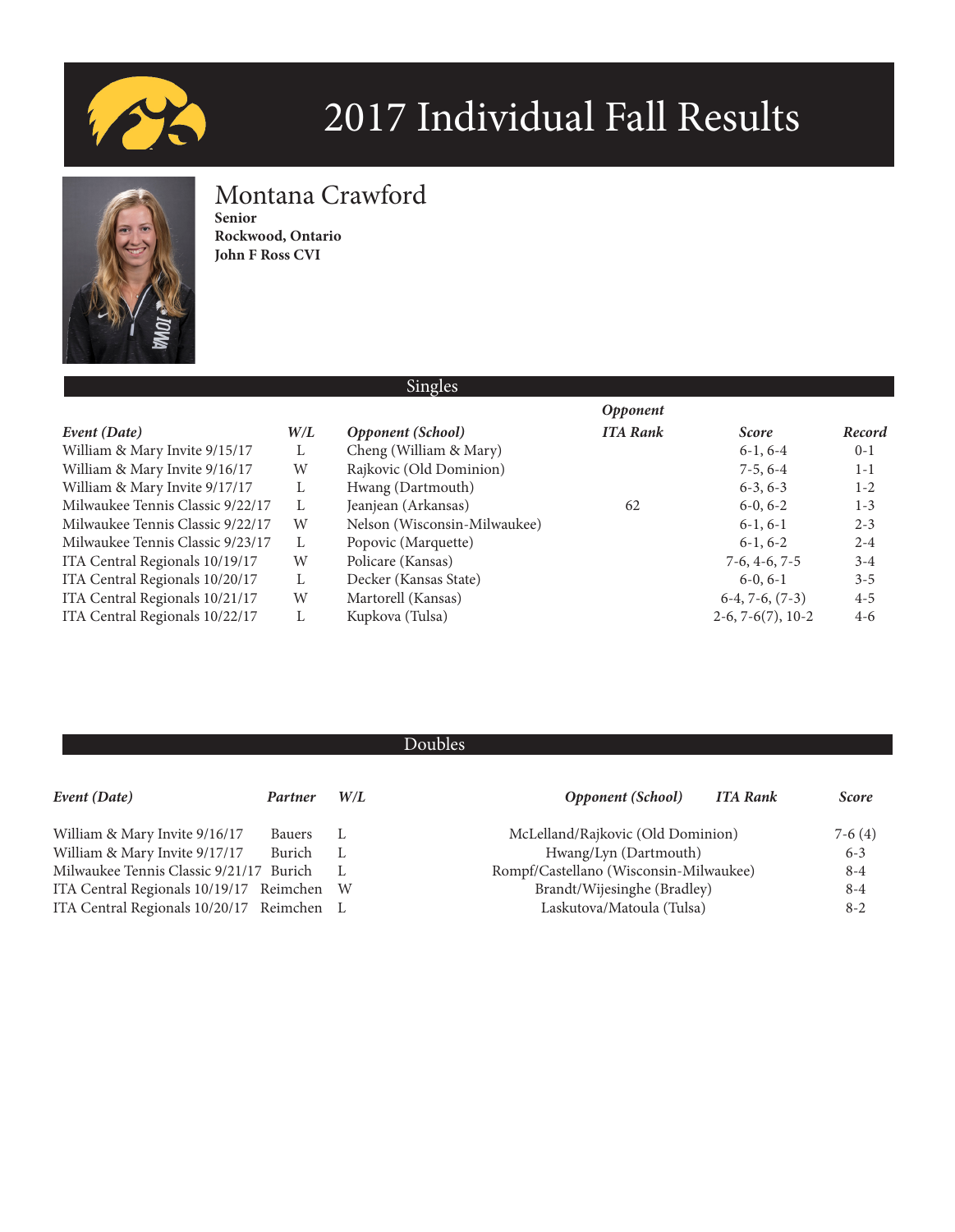



Zoe Douglas

**Senior Papworth Everard, England Hills Road College (Cambridge)**

| Singles                        |     |                            |                          |                 |         |  |
|--------------------------------|-----|----------------------------|--------------------------|-----------------|---------|--|
| Event (Date)                   | W/L | <b>Opponent</b> (School)   | <b>Opponent ITA Rank</b> | <b>Score</b>    | Record  |  |
| William & Mary Invite 9/15/17  | L.  | Tanielian (William & Mary) |                          | $6-4, 6-4$      | $0-1$   |  |
| William & Mary Invite 9/16/17  |     | Hutchinson (Old Dominion)  | 58                       | $6-0, 6-2$      | $0 - 2$ |  |
| William & Mary Invite 9/17/17  |     | Mathis (Dartmouth)         |                          | $6-3, 6-1$      | $0 - 3$ |  |
| ITA All-American 9/30/17       | W   | Westby (USC)               |                          | $6-5, 6-7, 6-4$ | $1 - 3$ |  |
| ITA All-American 9/30/17       |     | Bizhukova (Wichita St.)    | 102                      | $6-4, 3-6, 0-6$ | $1 - 4$ |  |
| ITA Central Regionals 10/19/17 | W   | Rosette (Creighton)        |                          | $6-3, 6-2$      | $2 - 4$ |  |
| ITA Central Regionals 10/20/17 | W   | Brigante (Oklahoma)        |                          | $6-4, 7-5$      | $3 - 4$ |  |
| ITA Central Regionals 10/20/17 | W   | Rice (Arkansas)            |                          | $6-1, 6-2$      | $4-4$   |  |
| ITA Central Regionals 10/21/17 | W   | Ryba (Minnesota)           |                          | $6-1, 6-1$      | $5 - 4$ |  |
| ITA Central Regionals 10/22/17 | L.  | Babic (Oklahoma State)     | 43                       | $6-3, 6-3$      | $5 - 5$ |  |

| Event (Date)                                  | Partner        | W/L | <b>Opponent</b> (School)<br><b>ITA Rank</b> | <b>Score</b> |
|-----------------------------------------------|----------------|-----|---------------------------------------------|--------------|
| William & Mary Invite 9/15/17                 | Huckleby       | L   | Stepanova/Tanielian (William & Mary)        | $6 - 3$      |
| William & Mary Invite 9/16/17                 | Long           | W   | Hutchinson/Starodubsteva (Old Dominion)     | $6 - 3$      |
| William & Mary Invite 9/17/17                 | Long           | W   | Schroeder/Chiu (Dartmouth)                  | $6 - 1$      |
| ITA All-American 10/3/17                      | van Heuvelen L |     | Tobita/Khafiani (Oregon)<br>48              | $8-6$        |
| ITA All-American 10/4/17                      | van Heuvelen W |     | Davis/Omirou (Wake Forest)                  | $8 - 4$      |
| ITA All-American 10/4/17                      | van Heuvelen W |     | Oosterhout/Gonzalez (Harvard)               | $8-7(7-0)$   |
| ITA Central Regionals 10/19/17 van Heuvelen W |                |     | Torrico/Bosechen                            | $8 - 4$      |
| ITA Central Regionals 10/20/17 van Heuvelen W |                |     | Herder/Petushkova                           | $8 - 3$      |
| ITA Central Regionals 10/21/17 van Heuvelen W |                |     | Koch/Toran Ribes (Kansas)                   | $8-6$        |
| ITA Central Regionals 10/21/17van Heuvelen L  |                |     | Babic/Blanco (Oklahoma State)<br>15         | $8-6$        |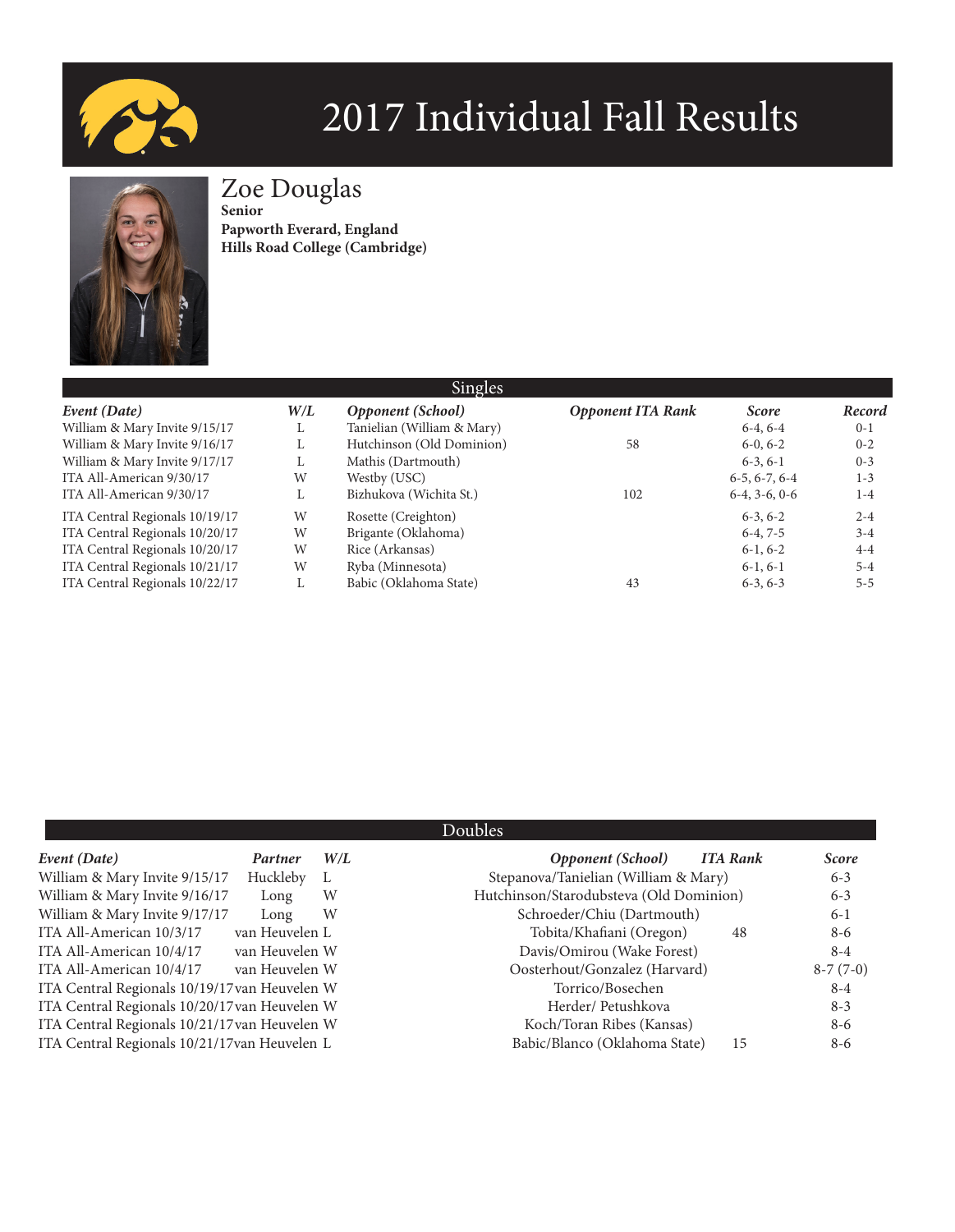



# Adorabol Huckleby

**Junior Detroit, Michigan International Virtual Learning Academy**

|                                  |     | omgics                               |                 |                   |         |
|----------------------------------|-----|--------------------------------------|-----------------|-------------------|---------|
|                                  |     |                                      | <b>Opponent</b> |                   |         |
| Event (Date)                     | W/L | <b>Opponent</b> (School)             | <b>ITA Rank</b> | <b>Score</b>      | Record  |
| William & Mary Invite 9/15/17    | L   | Perry (William & Mary)               |                 | $6-3, 6-3$        | $0 - 1$ |
| William & Mary Invite 9/16/17    |     | Vlasova (Old Dominion)               |                 | $6-1, 6-2$        | $0 - 2$ |
| William & Mary Invite 9/17/17    | L   | Lyn (Dartmouth)                      |                 | $6-3, 0-6, 6-1$   | $0 - 3$ |
| Milwaukee Tennis Classic 9/22/17 | W   | Grigoriu (Louisana Monroe)           |                 | $3-6, 6-2, 6-1$   | $1 - 3$ |
| Milwaukee Tennis Classic 9/22/17 |     | Ramirez (Syracuse)                   | 59              | $6-0, 6-1$        | $1 - 4$ |
| ITA Central Regionals 10/19/17   |     | Porubin (Wichita State)              |                 | $6-4, 6-2$        | $1 - 5$ |
| ITA Central Regionals 10/20/17   | W   | Bihel (Minnesota)                    |                 | $7-5, 6-7, 12-10$ | $2 - 5$ |
| ITA Central Regionals 10/20/17   | W   | Lomas (Drake)                        |                 | $7-5, 6-3$        | $3 - 5$ |
| ITA Central Regionals 10/21/17   |     | Zonova (Southeast Missouri State)    |                 | $6-1, 6-4$        | $3 - 6$ |
| ITA Central Regionals 10/22/17   |     | Merzbacher (Minnesota)               |                 | $6-4, 6-2$        | $3 - 7$ |
| Florida State Invite 11/10/17    |     | Marta Peris (Middle Tennessee State) |                 | $6-4, 7-6$        | $3 - 8$ |
| Florida State Invite 11/11/17    |     | Nancy Karaky (Troy)                  |                 | $7-6(6)$ , 6-1    | $3-9$   |
| Florida State Invite 11/12/17    | W   | Anna Walter (Furman)                 |                 | $5-7, 6-3$        | $4-9$   |

 $\mathbf{S}$ 

| Doubles |
|---------|

|                                  |                |     | Doubles                                     |              |
|----------------------------------|----------------|-----|---------------------------------------------|--------------|
| Event (Date)                     | Partner        | W/L | <b>Opponent</b> (School)<br><b>ITA Rank</b> | <b>Score</b> |
| William & Mary Invite 9/15/17    | Douglas        | L   | Stepanova/Tanielian (William & Mary)        | $6 - 3$      |
| William & Mary Invite 9/16/17    | Reimchen       | W   | Oliviarez/Vlasova (Old Dominion)            | $6 - 2$      |
| William & Mary Invite 9/17/17    | Riemchen       | W   | Mathis/Chuang (Dartmouth)                   | $6 - 3$      |
| Milwaukee Tennis Classic 9/22/17 | Long           | W   | Pisareva/Octave (Utah State)                | $8 - 4$      |
| Milwaukee Tennis Classic 9/23/17 | Long           | L   | Kononova/Kutubidze (North Texas) 22         | $8 - 4$      |
| ITA Central Regionals 10/19/17   | Long           | W   | Nylund/Lazarevic (South Dakota)             | $8 - 4$      |
| ITA Central Regionals 10/20/17   | Long           | W   | Brigante/Sethi (Oklahoma)                   | $8 - 3$      |
| ITA Central Regionals 10/21/17   | Long           | L   | Jurasic/Oparenovic (Arkansas)               | $8 - 4$      |
| Florida State Invite 11/10/17    | van Heuvelen L |     | Matias/ Serrano (Central Florida)           | $8 - 3$      |
| Florida State Invite 11/11/17    | van Heuvelen W |     | Meymouth/Kozarov (Furman)                   | $8-6$        |
| Florida State Invite 11/11/17    | van Heuvelen W |     | Jordan/Goetz (West Virginia)                | $8 - 5$      |
|                                  |                |     |                                             |              |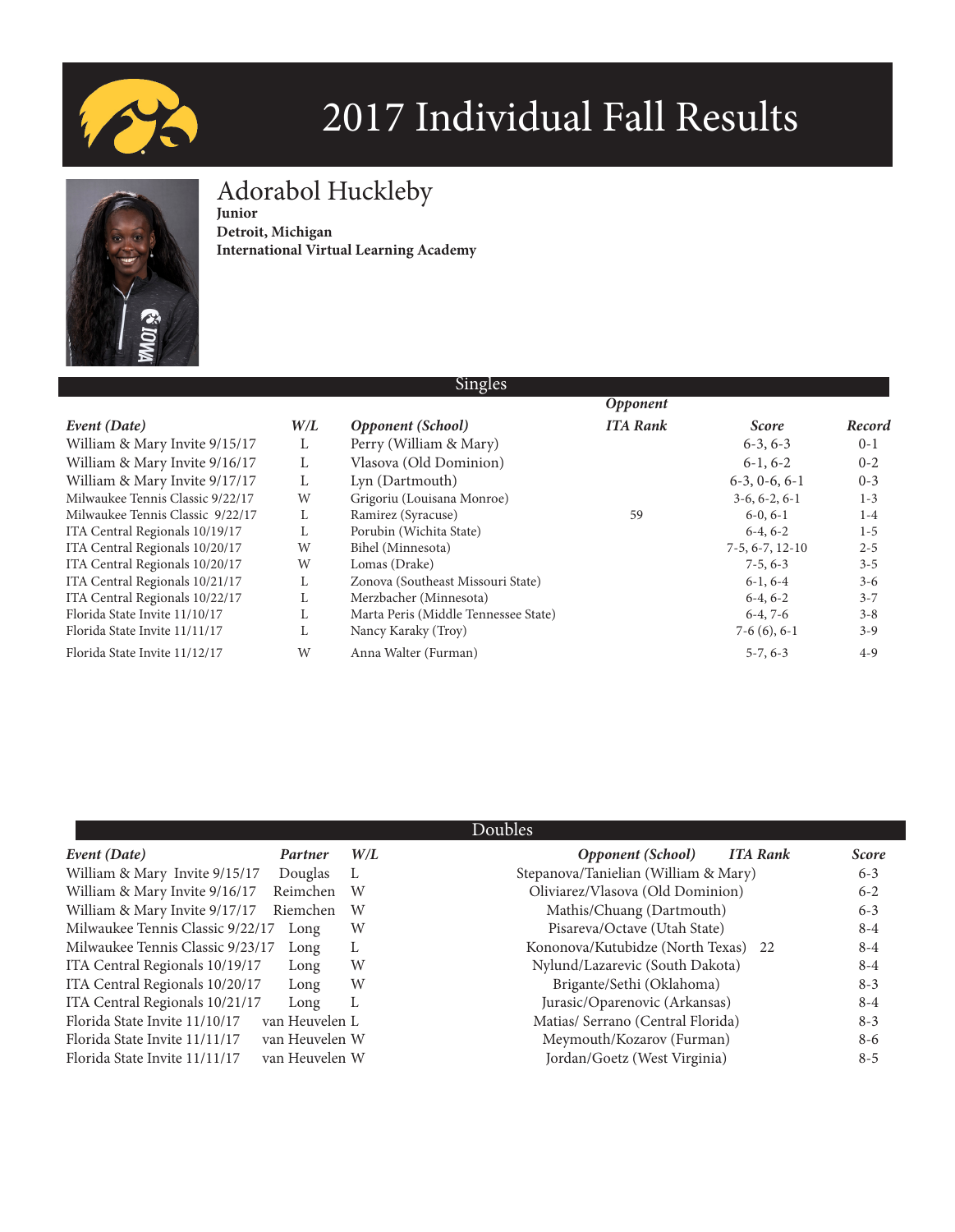



## Yufei Long **Freshman**

**Shenzhen, China**

|                                  |     | Singles                             |                 |                    |         |  |  |
|----------------------------------|-----|-------------------------------------|-----------------|--------------------|---------|--|--|
|                                  |     | Opponent                            |                 |                    |         |  |  |
| Event (Date)                     | W/L | <b>Opponent</b> (School)            | <b>ITA Rank</b> | <b>Score</b>       | Record  |  |  |
| William & Mary Invite 9/15/17    | W   | Madson (William & Mary)             |                 | $6-1, 6-1$         | $1-0$   |  |  |
| William & Mary Invite 9/16/17    | W   | Olivarez (Old Dominion)             |                 | $6-3, 6-4$         | $2 - 0$ |  |  |
| William & Mary Invite 9/17/17    |     | Schroeder (Dartmouth)               |                 | $6-3, 7-6(5)$      | $2 - 1$ |  |  |
| Milwaukee Tennis Classic 9/22/17 | W   | Petrovska (Wisconsin-Milwaukee)     |                 | $6-1, 6-2$         | $3 - 1$ |  |  |
| Milwaukee Tennis Classic 9/22/17 | W   | Kutubidze (North Texas)             |                 | $2-6, 7-6, 6-4(2)$ | $4-1$   |  |  |
| Milwaukee Tennis Classic 9/23/17 | W   | Oparenovic (Arkansas)               | 36              | $7-5, 4-6, 7-5$    | $5 - 1$ |  |  |
| Milwaukee Tennis Classic 9/23/17 | L   | Ramirez (Syracuse)                  | 59              | $7-6(5)$ , 6-4     | $5 - 2$ |  |  |
| ITA Central Regionals 10/19/17   | W   | Thompson (Southeast Missouri State) |                 | $6-1, 6-1$         | $6 - 2$ |  |  |
| ITA Central Regionals 10/20/17   | W   | Herder (Drake)                      |                 | $6-1, 6-2$         | $7 - 2$ |  |  |
| ITA Central Regionals 10/20/17   | L   | Jeanjean (Arkansas)                 | 62              | $6-0, 6-2$         | $7 - 3$ |  |  |
| ITA Central Regionals 10/22/17   |     | Ryba (Minnesota)                    |                 | $4-6, 6-3, 10-5$   | $7 - 4$ |  |  |

| Event (Date)                              | Partner | W/L | <b>Opponent</b> (School)<br><b>ITA Rank</b> | <b>Score</b> |
|-------------------------------------------|---------|-----|---------------------------------------------|--------------|
| William & Mary Invite 9/15/17             | Burich  |     | Goodman/Thaler (William & Mary)             | $7 - 5$      |
| William & Mary Invite 9/16/17             | Douglas | W   | Hutchinson/Starodubsteva (Old Dominion)     | $6 - 3$      |
| William & Mary Invite 9/17/17             | Douglas | W   | Schroeder/Chiu (Dartmouth)                  | $6-1$        |
| Milwaukee Tennis Classic 9/22/17Huckleby  |         | - W | Pisareva/Octave (Utah State)                | $8 - 4$      |
| Milwaukee Tennis Classic 9/23/17 Huckleby |         |     | Kononova/Kutubidze (North Texas) 22         | $8 - 4$      |
| ITA Central Regionals 10/19/17 Huckley    |         | W   | Nylund/Lazarevic                            | $8 - 4$      |
| ITA Central Regionals 10/20/17 Huckleby   |         | - W | Brigante/Sethi (Oklahoma)                   | $8 - 3$      |
| ITA Central Regionals 10/21/17 Huckleby   |         |     | Jurasic/Oparenovic (Arkansas)               | $8 - 4$      |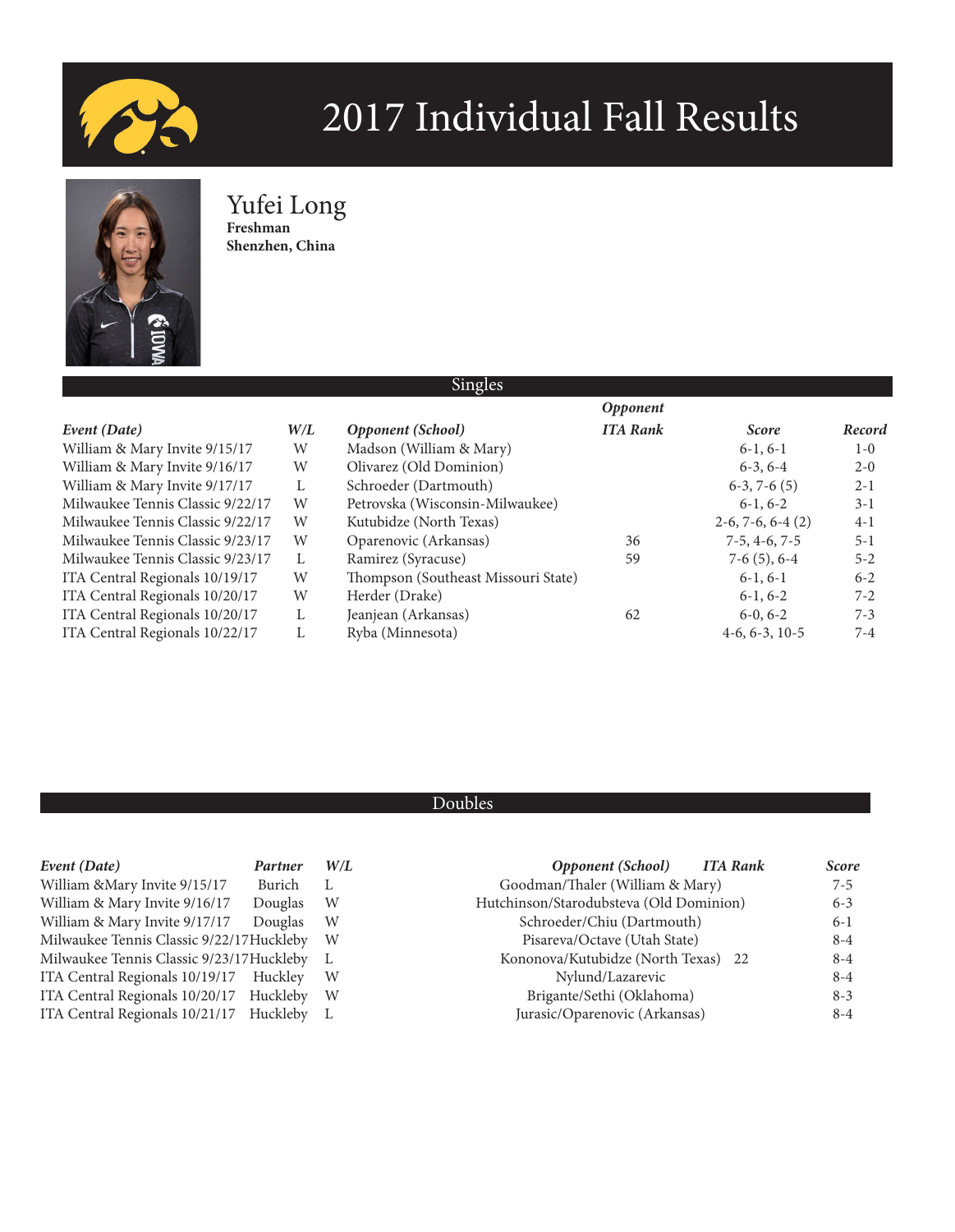



## Anastasia Reimchen **Senior**

**Forest Row, England**

## Singles

|                                |           |                                    | <b>Opponent</b> |                  |         |
|--------------------------------|-----------|------------------------------------|-----------------|------------------|---------|
| Event (Date)                   | $W\!/\!L$ | Opponent (School)                  | <b>ITA Rank</b> | <b>Score</b>     | Record  |
| William & Mary Invite 9/15/17  | L.        | Thaler (William & Mary)            |                 | $6-4, 6-4$       | $0 - 1$ |
| William & Mary Invite 9/16/17  |           | Starodubsteva (Old Dominion)       |                 | $1-6, 6-3, 6-1$  | $0 - 2$ |
| William & Mary Invite 9/17/17  |           | Chiu (Dartmouth)                   |                 | $7-5, 6-3$       | $0 - 3$ |
| ITA Central Regionals 10/19/17 |           | Bellucco (Wichita State)           |                 | $6-3, 1-6, 6-2$  | $0 - 4$ |
| ITA Central Regionals 10/20/17 | W         | Grenchkina (UMKC)                  |                 | $6-2, 6-1$       | $1 - 4$ |
| ITA Central Regionals 10/20/17 | W         | Martorell (Kansas)                 |                 | $6-2, 6-3$       | $2 - 4$ |
| ITA Central Regionals 10/21/17 |           | Middlebrooks (Missouri)            |                 | $6-3, 6-4$       | $2 - 5$ |
| ITA Central Regionals 10/22/17 |           | Kreinis (Minnesota)                |                 | $6-4, 3-6, 10-4$ | $2 - 6$ |
| Florida State Invite 11/10/17  | Ι.        | Carol Kerman (Furman)              |                 | $2-6, 7-6, 6-1$  | $2 - 7$ |
| Florida State Invite 11/11/17  | W         | Anne Sophie Coreau (West Virginia) |                 | $6-3, 6-3$       | $3 - 7$ |
| Florida State INvite 11/12/17  | W         | Efriliya Herlina (Troy)            |                 | $6-2, 6-3$       | $4 - 7$ |

| Event (Date)                   | Partner  | W/L | <b>Opponent</b> (School)<br>ITA Rank    | <b>Score</b> |
|--------------------------------|----------|-----|-----------------------------------------|--------------|
| William & Mary Invite 9/15/17  | Bauers   | W   | Madson/Perry (William & Mary)           | $7-6(5)$     |
| William & Mary Invite 9/16/17  | Huckleby | W   | Oliveraz/Vlasova (Old Dominion)         | $6 - 2$      |
| William & Mary Invite 9/17/17  | Huckleby | W   | Mathis/Chuang (Dartmouth)               | $6 - 3$      |
| ITA Central Regionals 10/19/17 | Crawford | - W | Brandt/Wijesinghe (Bradley)             | $8 - 4$      |
| ITA Central Regionals 10/20/17 | Crawford |     | Laskutova/Matoula (Tulsa)               | $8 - 2$      |
| Florida State Invite 11/10/17  | Burich   | - L | Kermet/Zirilli (Middle Tennessee State) | $8-6$        |
| Florida State Invite 11/11/17  | Burich   | L   | Rompf/Pick (Wisconsin)                  | $8 - 7$      |
| Florida State Invite 11/11/17  | Burich   | W   | Ferrett/Kerman (Furman)                 | $8-3$        |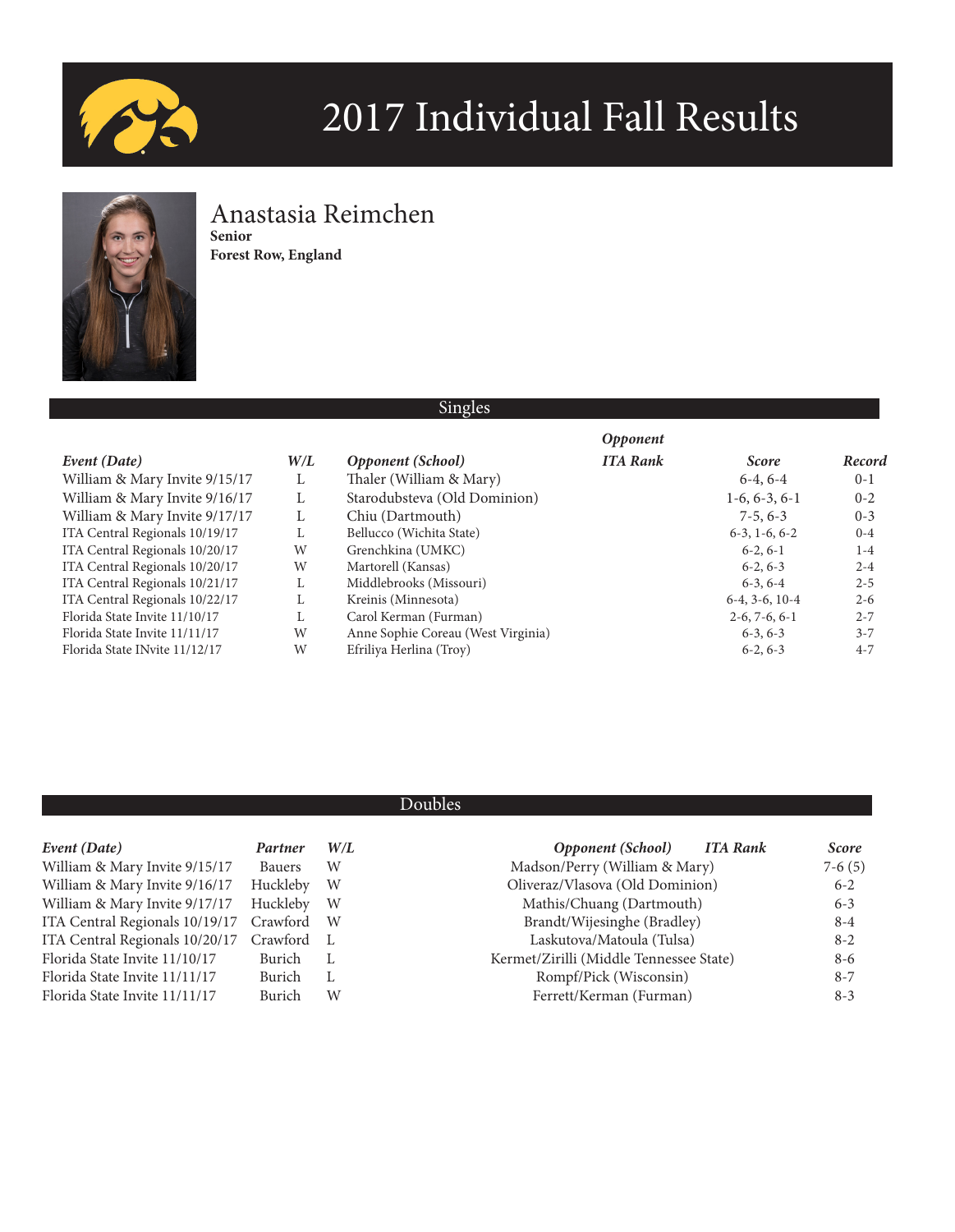



## Elise van Heuvelen

**Freshman Seaford, East Sussex, England Bedes Senior School**

| ITA All-American 9/30/17 |  |
|--------------------------|--|
| ITA All-American 9/30/17 |  |

| ITA Central Regionals 10/19/17 |
|--------------------------------|
| ITA Central Regionals 10/20/17 |
| ITA Central Regionals 10/20/17 |
| ITA Central Regionals 10/22/17 |
| Florida State Invite 11/10/17  |
| Florida State Invite 11/11/17  |
| Florida State Invite 11/12/17  |

| <i><b>Opponent</b></i> |                  |         |  |  |  |
|------------------------|------------------|---------|--|--|--|
| <b>ITA Rank</b>        | <b>Score</b>     | Record  |  |  |  |
|                        | $6-3, 4-6, 6-0$  | $1-0$   |  |  |  |
| 104                    | $1-6, 2-6$       | $1 - 1$ |  |  |  |
|                        | $6-3, 6-3$       | $2 - 1$ |  |  |  |
|                        | $6-4, 7-5$       | $3-1$   |  |  |  |
|                        | $6-0, 6-3$       | $3 - 2$ |  |  |  |
|                        | $6-1, 4-6, 10-5$ | $4 - 2$ |  |  |  |
|                        | $2-6, 6-3, 6-4$  | $4 - 3$ |  |  |  |
|                        | $6-2, 6-4$       | $5 - 3$ |  |  |  |
|                        | $3-6, 6-4, 6-0$  | $5 - 4$ |  |  |  |
|                        |                  |         |  |  |  |

| Doubles                        |          |     |                                   |                 |              |  |  |
|--------------------------------|----------|-----|-----------------------------------|-----------------|--------------|--|--|
| <b>Opponent</b>                |          |     |                                   |                 |              |  |  |
| Event (Date)                   | Partner  | W/L | <b>Opponent</b> (School)          | <b>ITA Rank</b> | <b>Score</b> |  |  |
| ITA All-American 10/3/17       | Douglas  | L   | Tobita/Khafiani (Oregon)          | 48              | $8-6$        |  |  |
| ITA All-Ameican 10/4/17        | Douglas  | W   | Davis/Omirou (Wake Forest)        |                 | $8 - 4$      |  |  |
| ITA All-American 10/4/17       | Douglas  | W   | Oosterhout/Gonzalez (Harvard)     |                 | $8-7(7-0)$   |  |  |
| ITA Central Regionals 10/19/17 | Douglas  | W   | Torrico/Bosechen (Michigan State) |                 | $8 - 4$      |  |  |
| ITA Central Regionals 10/20/17 | Douglas  | W   | Herder/Petushkova (Drake)         |                 | $8 - 2$      |  |  |
| ITA Central Regionals 10/20/17 | Douglas  | W   | Koch/Toran Ribes (Kansas)         |                 | $8-6$        |  |  |
| ITA Central Regionals 10/21/17 | Douglas  | L   | Babic/Blanco (Oklahoma State)     | 15              | $8-6$        |  |  |
| Florida State Invite 11/10/17  | Huckleby | L   | Matias/Serrano (Central Florida)  |                 | $8 - 3$      |  |  |
| Florida State Invite 11/11/17  | Huckleby | W   | Weymouth/Kozarov (Furman)         |                 | $8-6$        |  |  |
| Florida State Invite 11/11/17  | Huckleby | W   | Jordan/Goetz (West Virginia)      |                 | $8 - 5$      |  |  |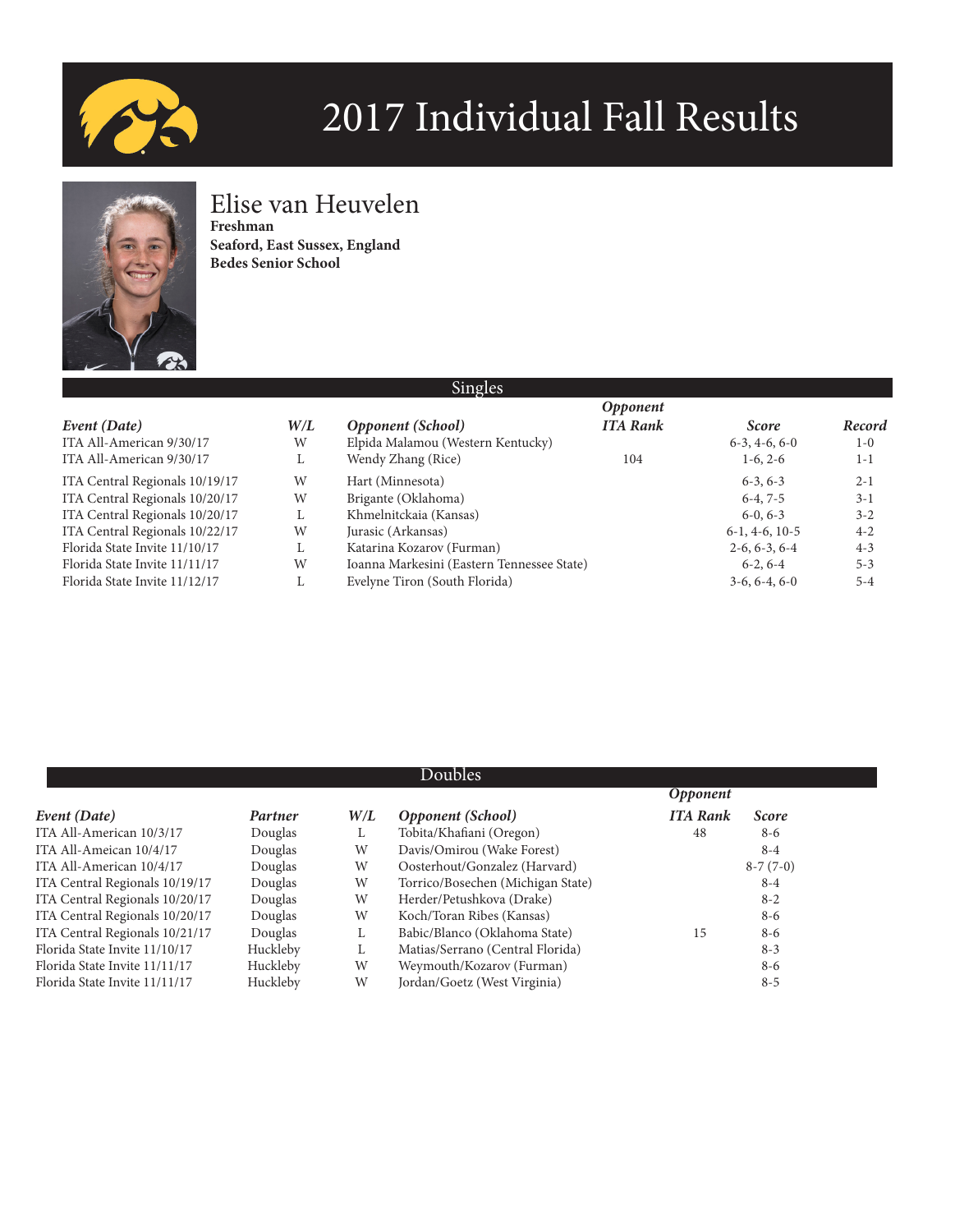

Singles